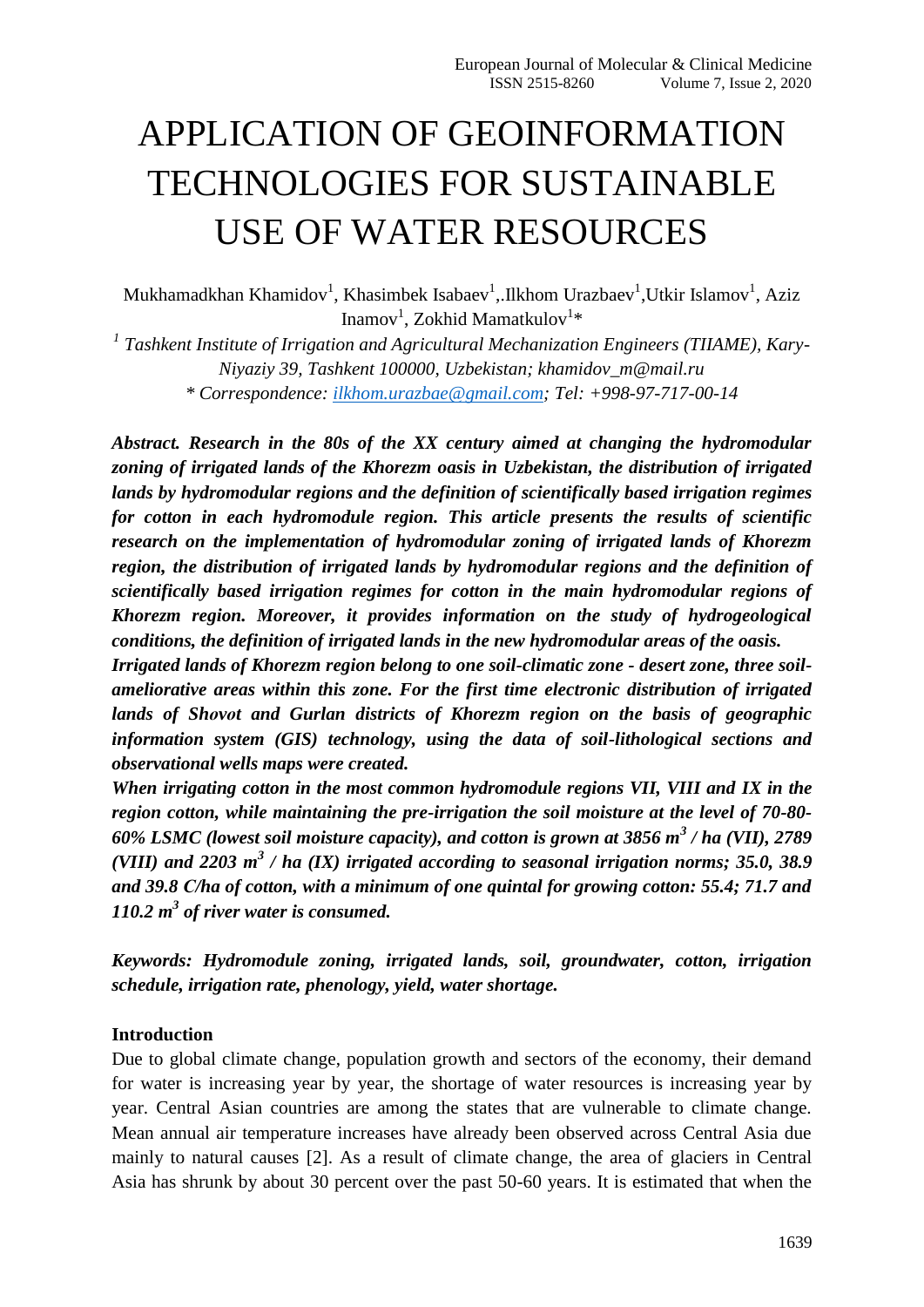temperature rises to  $2^{0}C$ , the volume of glaciers decreases by 50 percent, and when heated to  $4^0$ C, by 78 percent. According to estimates, by 2050, water resources in the Syrdarya basin are expected to decrease by 5%, and in the Amudarya basin - by 15%. The total water shortage in Uzbekistan in the period up to 2015 amounted to more than 3 billion cubic meters, by 2030 it may reach 7 billion cubic meters, and by 2050 - 15 billion cubic meters [1]. Climate change will lead to 10-15% evaporation of water from water surfaces, and 10- 20% more water consumption due to increased plant transpiration and irrigation standards. This leads to an average 18% increase in non-renewable water consumption. This will undoubtedly complicate the further growth of agricultural production [3].

During the years of independence, the water use system in Uzbekistan has changed radically. Previously, in the Khorezm oasis, water intake from rivers was stopped in September, and canals and ditches were inspected and repaired before the start of saline washing. Currently, as a result of the use of cotton-winter wheat rotation system, irrigation networks are working continuously throughout the year. The load on the collector-drainage networks has greatly increased. These, in turn, affect the process of soil formation in the Khorezm oasis, where there is an increase in the area of hydromorphic soils. Therefore, changes in the hydromodule zoning of irrigated lands of Khorezm oasis, developed in the 80s, the distribution of irrigated lands by hydromodule regions and the definition of scientifically based irrigation regimes for each hydromodule region and the transition to "smart agriculture" The research work aimed at solving this problem is relevant in the context of climate change and the growing water shortage in the country.

### **Hydromodule zoning, water-saving regimes of cotton irrigation and GIS technology**.

Hydromodular zoning of irrigated lands is the division of the territory into taxonomic unit areas, the purpose of which is the efficient use of land and water resources and the application of science-based irrigation regimes on them, as well as high crop yields. The main principles of hydromodule zoning: developed for Central Asia in 1932-1951 by VM Legostaev, BS Konkov and GP Geltser, based on the mechanical composition of the soil and the location of groundwater [4]. In 1948-1957, SN Ryjov, BV Fedorov and VE Eremenko improved the basic principles of zoning and divided the lands of Central Asia into 10 hydromodular regions [5]. Further improvements were made in 1968 by the former Sredazgiprovodkhlopok (UzGIP LLC) Institute (Schreder et al.). In addition to the above, they have identified hydrogeological and reclamation areas. These are:

− deep groundwater has a good flow and they do not participate in the process of soil formation (the area of groundwater infiltration);

groundwater close to the surface, an area that is good to flow from the outside, but difficult to drain, they are involved in the process of soil formation (the area of groundwater rising to the surface);

areas that do not have a constant level of groundwater, but change depending on the natural conditions of a particular place, and are difficult to flow and drain from the outside (the area of distribution of groundwater).

Although the groundwater level and the mechanical composition of the soil are the same, the hydrogeological-reclamation area is different, the irrigation regime is also different [5].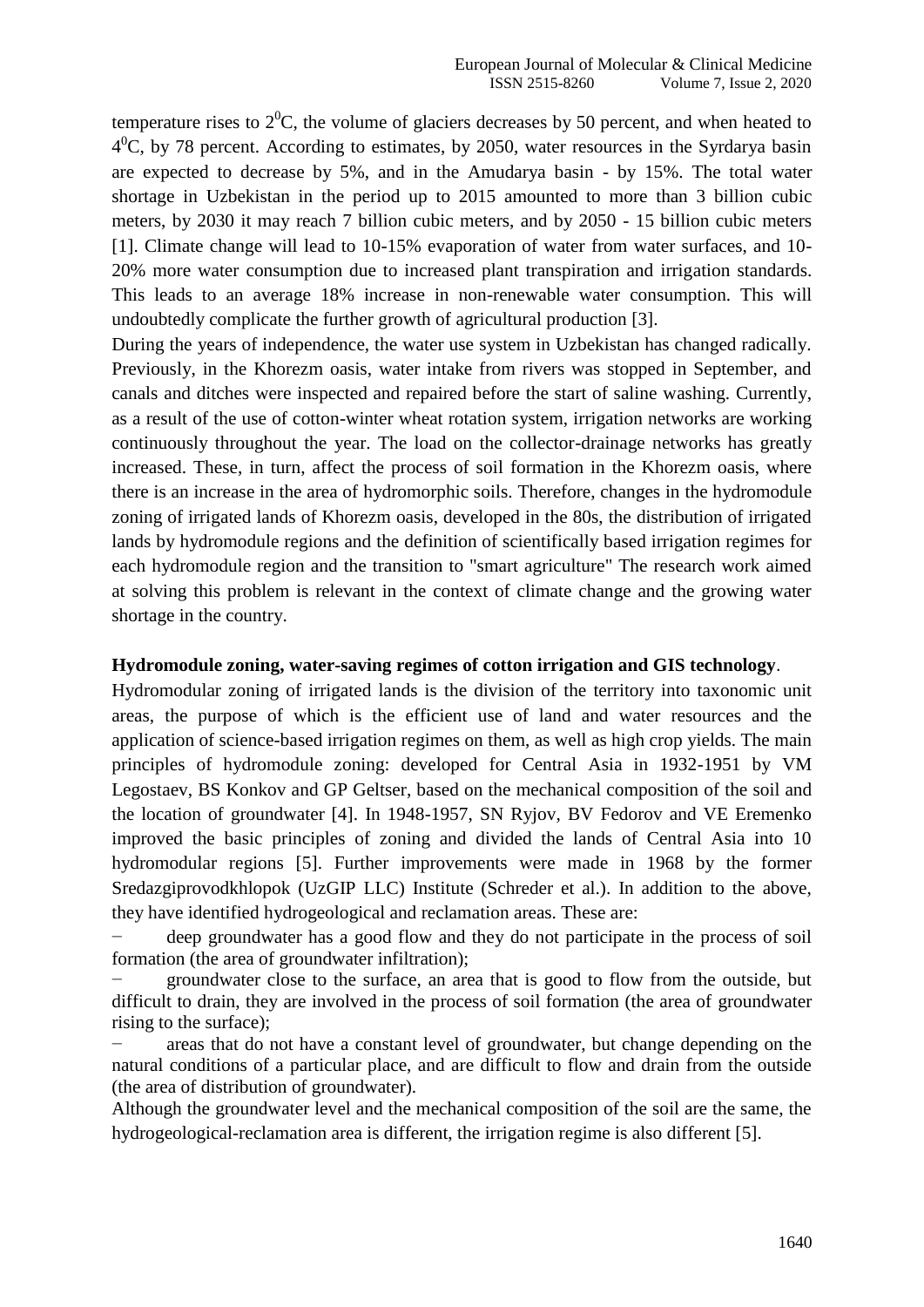A. Rachinsky [6] recommends irrigation of cotton with a norm of  $900-1200$  m<sup>3</sup>/ha, which exceeds the deficit of the root layer by 20-30%, in saline soils and ground water depth of 1-2 m in southern Khorezm.

Many scientists around the world have been studying the reduction of drainage water mineralization with the help of water plants and their use for irrigation [7]. In the meadowalluvial soils of the Bukhara region, to obtain a cotton crop of 42.4 C/ha, irrigation was carried out with maintaining pre-irrigation soil moisture at the level of 70-75-65% LSMC and irrigation with biologically restored drainage water [8]. The best regime of pre-irrigation soil moisture for the growth, development and yield of cotton on irrigated lands of the Khorezm region is 70-80-60 % LSMC. In this mode, cotton is watered: on light mechanical soils according to the scheme 1-4-1, irrigation norms  $437 - 825 \text{m}^3/\text{ha}$ , irrigation norms  $3641 - 3676$ m<sup>3</sup>/ha; on medium loamy soils according to the scheme 1-4-0, irrigation norms 494-664  $m<sup>3</sup>/h$ a and irrigation norms 3090-3133 m<sup>3</sup>/ha and on heavy mechanical soils according to the 1-3-0 scheme, with irrigation standards of  $541-753$  m<sup>3</sup>/ha and irrigation standards of 2766-2786 m<sup>3</sup>/ha [9].

In agriculture and water management, the use of geoinformation systems technology (GIS) allows to solve many problems quickly. The main course of GIS technology is the ArcGIS computer program, which creates a user-friendly and user-friendly interface and is not hidden, no matter how much cartographic modification is given. The operations are clear and simple, with the ability to work with basic data. The most important geoinformation system is to enter data into computer memory and perform all the analytical work that needs to be done to achieve the goal [10,11].

Using GIS technology, it is possible to study the hydraulic processes in the river and river basins, to accurately, reliably and quickly identify the deformation processes in the river, and to control this process [12,13]. The technical condition of irrigation systems in the Syrdarya region was studied using QuickBird satellite images, which were analyzed in the ArcMap program for their various properties and the technical condition of water bodies was studied. ArcMap software from ArcGIS software was used to prepare images for analysis, pre-process them, and create a database. At the initial stage of the analysis, water bodies were separated using the NDWI index. As a result of the research, the technical condition of the district's irrigation networks was determined and it was possible to take operational measures to ensure their working condition [14].

As a result of the research, it was found that ArcGIS software provides a wide range of opportunities for researchers to analyze the results of soil surveys of Spatial Analyst and Geostatistical Analyst modules and create custom thematic maps. In addition, the ArcGIS software used in soil surveys can perfectly analyze the data using a number of methods at the same time, monitor soil condition based on data collected over the years, print the data in any size and copy at the customer's request, save the analysis results electronically and many other similar options have been demonstrated. It should be noted that the application of these modern geographic information technology technologies in the field of soil science can obtain accurate and fast data, increase their processing and storage capabilities, as well as create a database and create a perfect analysis of land resources [15,16].

In order to address the existing shortcomings in the analysis and imaging of groundwater data, the ZEF / UNESCO project staff has developed a new electronic program based on GIS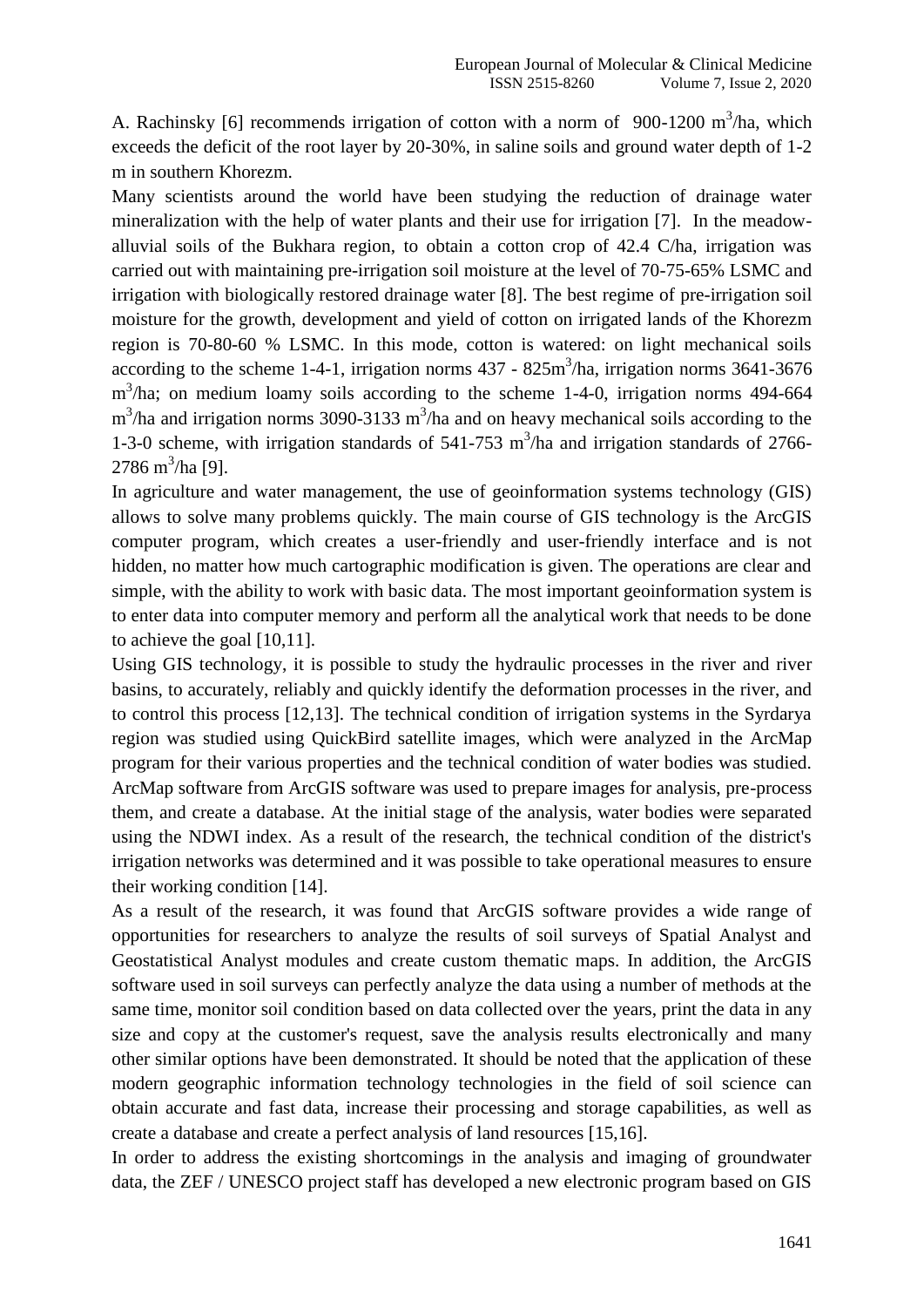[17]. The advantages of this program are: timely updating and processing of data on groundwater; comparison of created maps with previous data; linking groundwater maps with other important information such as field boundaries, vectors of canals and drainage networks, soil properties. This allows the use of modern techniques such as Kriging to interpolate data from observation wells in order to create regional maps of groundwater levels and their salinity [18,19].

## **Methods**

When conducting research studies were used "Methods of studying agrophysical, agrochemical and microbiological properties of cotton in cotton fields" [20], "Methods of studying field experiments in cotton fields"[21]. Hydromodule zoning was based on the method of N.F. Bespalov [22].

Field experiments to determine scientifically based irrigation regimes for cotton in different hydraulic modules in Ergash Ruzimov farm (heavy sandy soils, IX GMR) in Shovot district of Khorezm region, Tulkin, Mirzabek, Asilbek farm in Gurlan district (light sandy soils VII GR) At the farm "Reimbay boshliq" in Beruni district of the Republic of Karakalpakstan (medium sandy soils, VIII GMR). Field tests on the cotton growing regime were carried out according to the scheme: 1-option - production control, 2-option - pre-irrigation soil humidity 70-80-60% LSMC, 3-option - pre - irrigation soil humidity 80-80-60% LSMC and 4-optionpre-irrigation soil humidity 80-80-60% LSMC (irrigation norms exceed the moisture deficit in the layer 0-100 cm by 30%).

#### **Results and Discussion**

Hydromodular region is a part of the soil-ameliorative area, the proximity of soil thickness, mechanical composition, their location in the aeration zone, water-physical properties, location of the groundwater table, the order, norms and hydromodule ordinate of irrigation of agricultural crops in general, characterized by proximity. Therefore, the hydromodule zoning of irrigated lands, the creation of its electronic maps - allows you to make operational decisions to ensure the efficient use of water resources and their rational management.

According to the above principles of hydromodule zoning, irrigated lands of Khorezm region belong to one soil-climatic zone - desert zone, and three soil-ameliorative areas within this zone. These are:

- − automorphic soils with groundwater depth of more than 3 m;
- − semi-hydromorphic soils with groundwater 2-3 meters;
- − hydromorphic soils with groundwater 1-2 meters.

Currently, the thickness, mechanical composition and current state of the groundwater table in the aeration layer of irrigated lands of Khorezm region were analyzed according to the data of the Regional Land Reclamation Expedition under the «Chapkyrgak Amudarya» Irrigation Basin Department. A map of the administrative territories of the region and districts (scale 1: 50000) and observation wells of the expedition included in it were used. According to the data of soil-lithological sections from the "passport" of observation wells and the average perennial indicators of groundwater level during the growing season for each observation well of the Regional Land Reclamation Expedition, 6 irrigated lands of Khiva, Gurlan,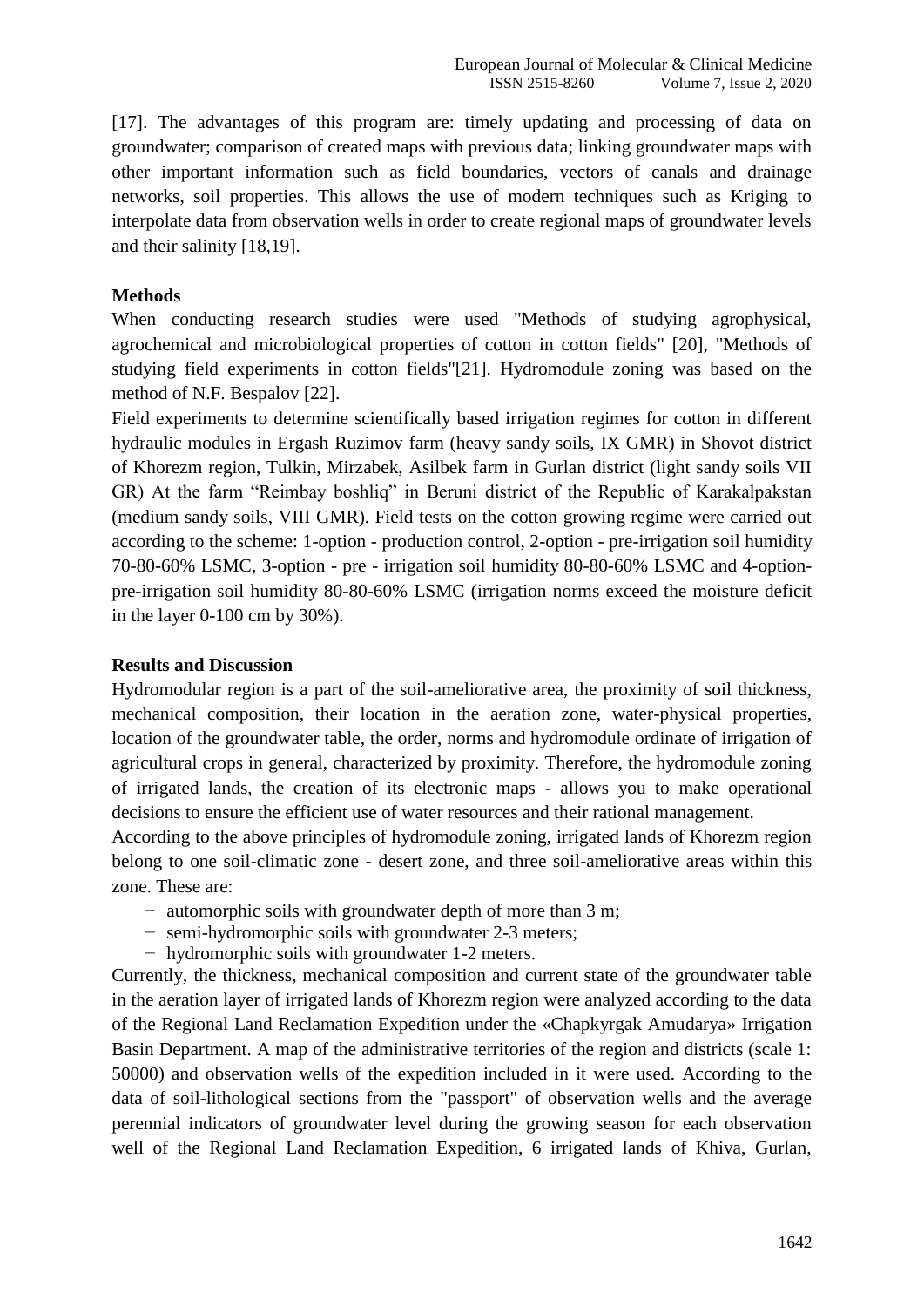Shovot and Koshkopir districts of Khorezm region: IV, V, Hydromodule VI, VII, VIII and IX can be divided into regions (Table 1).

| #              | Districts       | Irrigated<br>area,<br>thousand ha | Observation<br>wells, pcs | ha<br>Observed<br>thousand<br>area, | Hydromodule regions |     |                          |      |      |      |
|----------------|-----------------|-----------------------------------|---------------------------|-------------------------------------|---------------------|-----|--------------------------|------|------|------|
|                |                 |                                   |                           |                                     | IV                  | V   | VI                       | VII  | VIII | IX   |
|                | Khiva           | 19.81                             | 191                       | 18.36                               | 1.5                 | 0.5 | 3.2                      | 15.5 | 47.8 | 31.5 |
| $\overline{2}$ | Gurlan          | 30.36                             | 227                       | 30.36                               | 1.8                 | 4.5 | 0.1                      | 31.2 | 41.5 | 19.9 |
| 3              | Kushkupir 31.11 |                                   | 225                       | 31.11                               | 3.0                 | 4.0 | 4.1                      | 10.0 | 53.9 | 25.0 |
| $\overline{4}$ | Shovot          | 28.95                             | 205                       | 28.95                               | 1.0                 | 1.0 | $\overline{\phantom{0}}$ | 10.0 | 30.0 | 58.0 |

**Table 1: Distribution of irrigated lands in some districts of Khorezm region by hydromodular regions, %**

In recent years, the transition from paper to electronic digital mapping, i.e. the transition to computer technology of mapping using a geographic information system, is developing rapidly. The fact that many types of data change frequently over time makes it much more difficult to use a paper card that is structured in a simple way. Today, only an automated system can guarantee the receipt of fast information, showing their relevance.

Here, the modern GIS is considered to be an automated system that combines spatial data into a cartographic form, draws various conclusions and monitors, combined with a large number of graphical and thematic databases, model-based modeling and computational functions.

This technology of card creation today is, firstly - a significantly universalized, and secondly - a very rapidly evolving process, covering all areas of human activity. Today, industrial enterprises and organizations are working hard to convert cards and plans from paper to electronic digital form.

Electronic map of hydromodular zoning of irrigated lands of Khorezm region, digital map showing the distribution of 3 types of soils (light, medium and heavy sand) with mechanical composition, passports of observation wells installed to monitor the dynamics of groundwater in each district, Land resources, geodesy, cartography and the State Cadastre was created using the ArcGIS program, based on the materials of the State Committee and the results of field research. To do this, in order to monitor the level and mineralization of permanent groundwater in the regions, the geographical location of observation wells (in Shape format) and monthly attributive data were collected, based on the attributive data representing the groundwater level in the observation wells, ArcGIS IDW distances) using an interpolation algorithm to create a groundwater location map, a digital map describing the level of interpolated groundwater and the mechanical composition of the soil to raster view taken. In this order, an electronic map of two districts of the region: Shovot and Gurlan districts was created (Figures 1 and 2).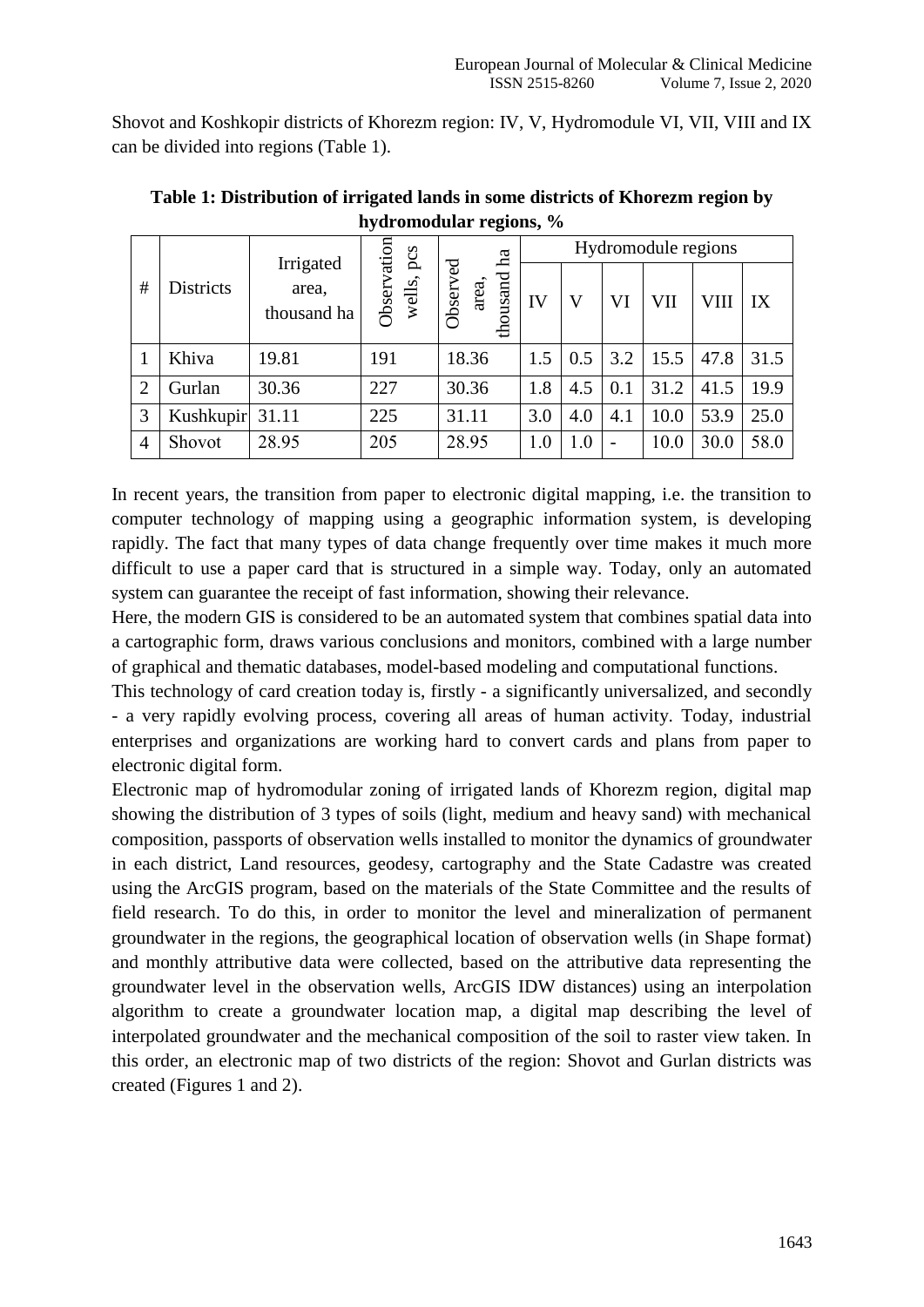

**Figure 1. Electronic map of irrigated lands of Gurlan district of Khorezm region by hydromodular regions**



**Figure 2. Electronic map of irrigated lands of Shovot district of Khorezm region by hydromodular regions**

Science-based irrigation regimes for cotton. Since the irrigated lands of Khorezm region belong mainly to 3 hydromodule regions: VII, VIII and IX, field research to determine the scientifically based irrigation regimes for cotton for these conditions was carried out on the basis of PSUEAITI methodology.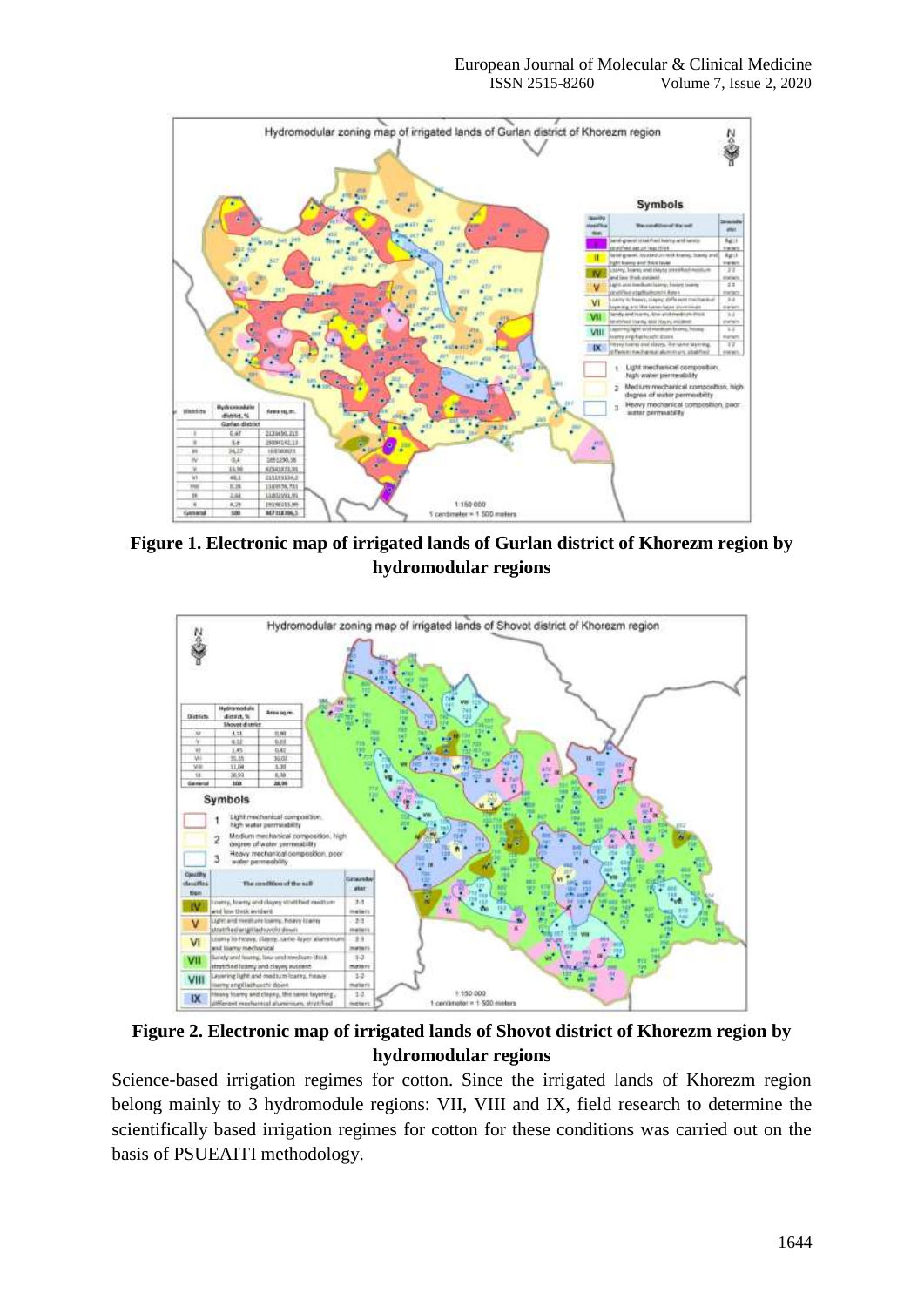Irrigation of Ergash Ruzimov farm (IX hydromodule district) in Shovot district of Khorezm region, Reimbay boshliq farm in Beruni district (VIII hydromodule district) and Tolqin Mirzabek Asilbek farm in Gurlan district (VII hydromodule district). was carried out. Collector-drainage networks have been built on the lands of all farms, irrigation networks are of engineering nature. To irrigate agricultural crops, water is delivered to the fields through horn and arrow ditches, and the crops are irrigated side by side. The soil of the farm is weak and moderately saline.

In the cultivation of agricultural crops, the order of irrigation is necessary to ensure a water regime for each plant species in a specific climatic conditions. Agricultural crops react differently to water supply conditions depending on the biological properties of cotton. But usually when the demand for water is continuously met throughout the entire period of growth and development, all plants are guaranteed maximum yields.

Irrigation rate was determined according to the following formula

$$
M = 100 * h * J * (W_{LSMC} - W_{am}) + K \qquad m^3/ha \qquad [8]
$$

*W LSMC* - lowest soil moisture capacity, %;

W*am* - actual moisture before irrigation relative to soil weight,%;

*J* - is the bulk density of the soil,  $g / cm^3$ ;

*h* - is the calculated layer value, m;

K - is the water consumption for evaporation in irrigation,  $m^3$  / ha (10% of the moisture content in the calculated layer).

Cotton planted in the experimental field was irrigated on the basis of the specified humidity. During the growing season, the number of irrigations in each variant of cotton, its duration, and the total amount of water supplied varied significantly (Table 2).

| Table 2. If rigation regnite of cotton |                |                              |             |                     |  |
|----------------------------------------|----------------|------------------------------|-------------|---------------------|--|
| $^{\#}$                                |                | Watering rate,<br>Irrigation |             | Seasonal irrigation |  |
|                                        | Options        | $m^3/ha$                     | scheme      | rate, $m^3 / ha$    |  |
| IX                                     | $\mathbf{1}$   | 1109-1289                    | $0-2-1$     | 3644                |  |
| <b>HMR</b>                             | $\overline{2}$ | 992-1024                     | $0 - 3 - 0$ | 3025                |  |
|                                        | 3              | 714-760                      | $0 - 3 - 0$ | 2203                |  |
|                                        | $\overline{4}$ | 967-1205                     | $0 - 2 - 1$ | 3160                |  |
| <b>VIII</b>                            |                | 1142-1276                    | $1 - 2 - 1$ | 4744                |  |
| <b>HMR</b>                             | $\overline{2}$ | 664-956                      | $1 - 2 - 1$ | 3422                |  |
|                                        | 3              | 623-865                      | $1 - 2 - 1$ | 2789                |  |
|                                        | $\overline{4}$ | 836-1139                     | $1 - 2 - 1$ | 3711                |  |
| VII                                    | $\mathbf{1}$   | 1025-1144                    | $1 - 3 - 1$ | 5395                |  |
| <b>HMR</b>                             | $\overline{2}$ | 625-878                      | $1 - 3 - 1$ | 4002                |  |
|                                        | 3              | 600-768                      | $1 - 4 - 1$ | 3856                |  |
|                                        | $\overline{4}$ | 723-985                      | $1 - 3 - 1$ | 4033                |  |

| Table 2: Irrigation regime of cotton |  |  |
|--------------------------------------|--|--|
|--------------------------------------|--|--|

According to the results of the study of the impact of irrigation regimes on cotton yield (Table 3), in the IX HMR Khorezm-127 cotton variety in the 3rd variant has the highest yield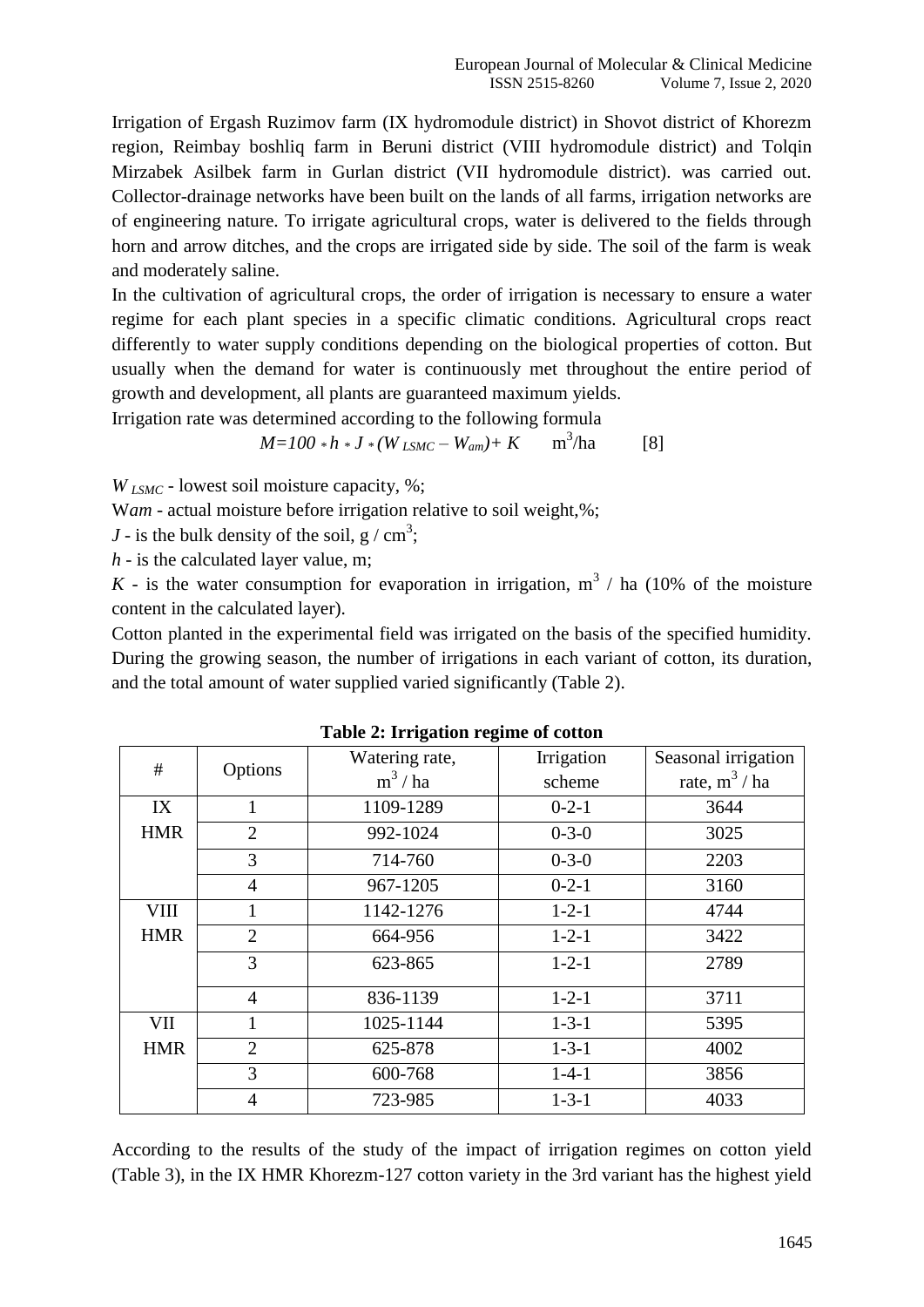- 39.8 C / ha, the minimum for 1 quintal of cotton: 55.4  $m<sup>3</sup>$  river water was consumed. In the VIII HMR, the highest yield of cotton - 38.9 C / ha before irrigation, soil moisture was maintained at 70-80-60 LSMC (option 3), the minimum for the cultivation of 1 quintal of cotton was used:  $2789 \text{ m}^3$  of river water.

VII from cotton at HMR. the highest - 35.0 C / ha of cotton was obtained in option 3, the lowest for the cultivation of 1 quintal of cotton:  $110.2 \text{ m}^3$  of river water was used. Scientifically based irrigation regimes of Khorezm-127 cotton variety provide high yields, saving 35% of the usual amount of river water during the season.

| <b>Options</b>  | Average yield, C / ha | $C/$ ha relative to<br>control | Seasonal<br>irrigation rate,<br>$m^3/ha$ | 1 C of river<br>water for<br>cotton harvest,<br>m <sup>3</sup> |  |  |  |
|-----------------|-----------------------|--------------------------------|------------------------------------------|----------------------------------------------------------------|--|--|--|
| IX HMR          |                       |                                |                                          |                                                                |  |  |  |
| $\mathbf{1}$    | 35,6                  | 0,0                            | 3644                                     | 102,4                                                          |  |  |  |
| $\overline{2}$  | 37,8                  | $+2,2$                         | 3025                                     | 80,0                                                           |  |  |  |
| 3               | 39,8                  | $+4,2$                         | 2203                                     | 55,4                                                           |  |  |  |
| $\overline{4}$  | 38,6                  | $+3,0$                         | 3160                                     | 81,9                                                           |  |  |  |
| <b>VIII HMR</b> |                       |                                |                                          |                                                                |  |  |  |
| $\mathbf{1}$    | 34,8                  | 0,0                            | 4744                                     | 136,3                                                          |  |  |  |
| $\overline{2}$  | 36,6                  | $+1,8$                         | 3422                                     | 93,5                                                           |  |  |  |
| 3               | 38,9                  | $+4,1$                         | 2789                                     | 71,7                                                           |  |  |  |
| $\overline{4}$  | 37,6                  | $+2,8$                         | 3711                                     | 98,7                                                           |  |  |  |
| <b>VII HMR</b>  |                       |                                |                                          |                                                                |  |  |  |
| 1               | 30,8                  | 0,0                            | 5395                                     | 175,2                                                          |  |  |  |
| $\overline{2}$  | 33,2                  | $+2,4$                         | 4002                                     | 120,5                                                          |  |  |  |
| 3               | 35,0                  | $+4,2$                         | 3856                                     | 110,2                                                          |  |  |  |
| 4               | 33,8                  | $+3,0$                         | 4033                                     | 119,3                                                          |  |  |  |

# **Table 3: Influence of irrigation regimes on cotton yield**

# **Conclusions**

The following conclusions can be drawn from the research on the development of scientifically based irrigation procedures for cotton in the alluvial soils of the ancient irrigated meadows of the Khorezm oasis:

1. Irrigated lands of Khorezm region belong to one soil-climatic zone - desert zone, three soil-ameliorative areas within this zone, irrigated lands in aeration layer are divided into 6 according to mechanical composition of soils, location of layers and groundwater level: IV, V, VI, Hydromodule VII, VIII and IX belong to the regions. Due to the fact that the groundwater level in the main irrigated lands during the growing season is 1-2 meters, 34.1% of the total area belongs to the VII, 30.3% to VIII and 32.6% to IX hydromodule regions.

2. Digital map describing the distribution of 3 types of soils (light, medium and heavy sand) with mechanical composition, data of soil-lithological sections and average perennial indicators of groundwater level during the growing season for each observation well were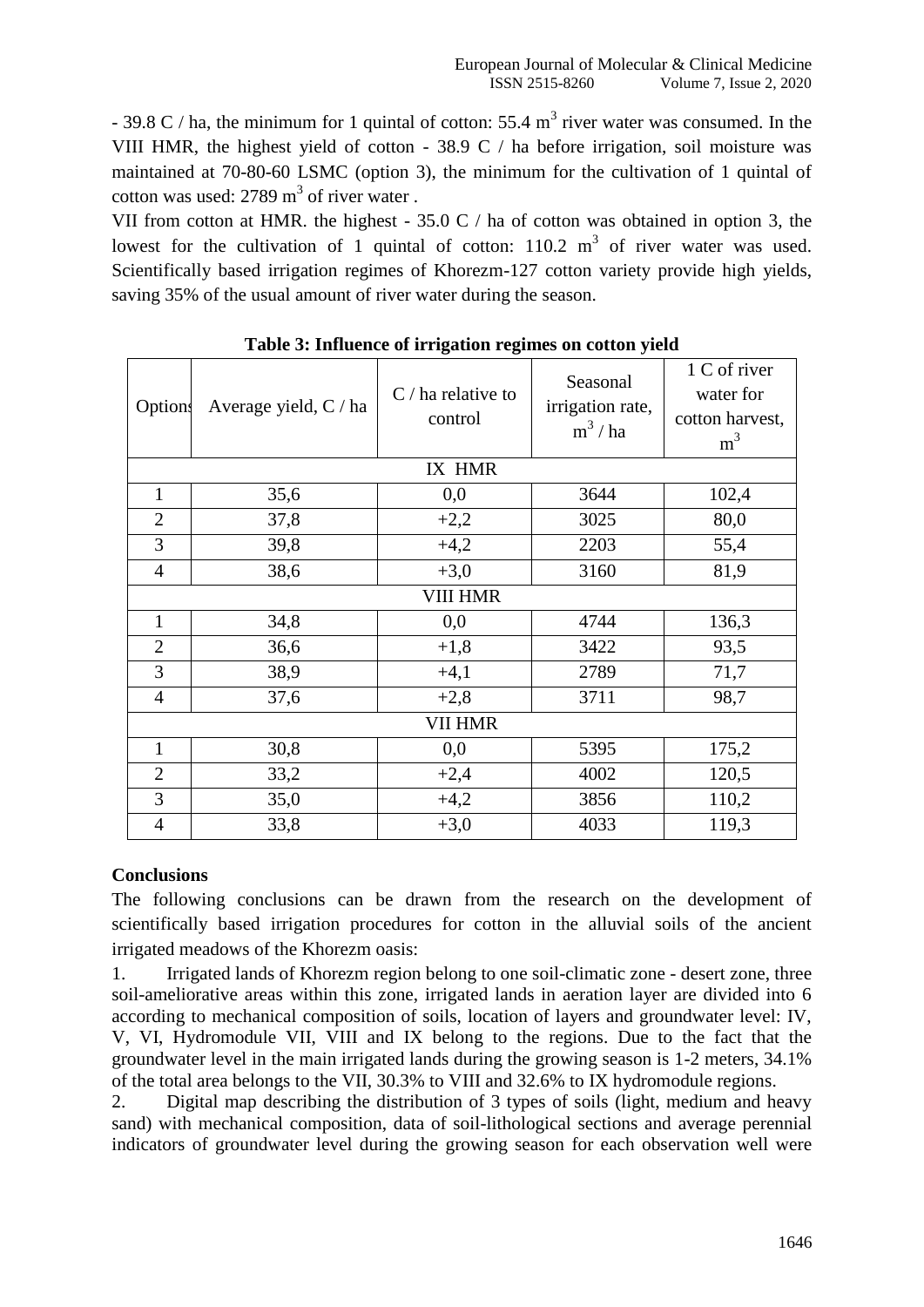processed in ArcGIS program and the first electronic maps of the distribution of irrigated lands in Shovot and Gurlan districts by hydromodular regions.

3. When irrigating cotton in the IX hydromodule region, which is widespread in the region, the soil moisture before irrigation is kept at 70-80-60% LSMC, cotton is irrigated according to the scheme 0-3-0, by watering norms  $700-750$  m<sup>3</sup> / ha and seasonal irrigation rates 2203 m<sup>3</sup> / ha. When irrigated with the norm, 39.8 C / ha of cotton was harvested, and the minimum for the cultivation of 1 quintal of cotton was:  $55.4 \text{ m}^3$  of river water. In the VIII hydromodule region, the pre-irrigation soil moisture in cotton irrigation is 70-80-60% LSMC.  $71.7 \text{ m}^3$  of river water was used to grow 1 quintal of cotton. When irrigating cotton in the VII hydromodule region, the soil moisture before irrigation is 70-80-60% LSMC, and when cotton is irrigated according to the scheme 1-4-1 with watering norms of 600-800  $\text{m}^3$  / ha and seasonal irrigation rate 3856 m<sup>3</sup> / ha, yield 35.0 C/ha and 110.2 m<sup>3</sup> of river water was used to grow 1 quintal of cotton.

4. Electronic maps of hydromodule zoning of irrigated lands created for the first time using modern GIS technology and scientifically based irrigation procedures developed for hydromodule districts.

## **References**

- [1] Mirziyoev Sh.M. Concept of development of water economy of the Republic of Uzbekistan for 2020-2030. № UP-6024 from July 10, 2020.
- [2] Hamidov, A.; Helming, K.; Balla, D. Impact of agricultural land use in Central Asia: A review. Agron. Sustain. Dev. 2016, 36 (1), 6. DOI:10.1007/s13593-015-0337-7.
- [3] Hamidov, A., Khamidov, M., Ishchanov, J. Impact of climate change on groundwater management in the northwestern part of Uzbekistan. Agronomy 10 (8), 1173. DOI:10.3390/agronomy10081173., 2020.
- [4] Rakhimbaev F.M., Bespalov N.F., Khamidov M.Kh. Agricultural crop irrigation characteristics of Amu Darya sheep. -Tashkent .: Science, 1992.p.167
- [5] Kostyakov A.N. Basics amelioration, M .: Selkhozgiz, 1960.
- [6] Rachinsky A.A. Results of studying the irrigation regime in South Khorezm // Khlopovodstvo. - Tashkent, 1964. - No. 6. p. 15.
- [7] Khamidov, M.K., Balla, D., Hamidov, A.M., Juraev, U.A.Using collector-drainage water in saline and arid irrigation areas for adaptation to climate change. 2020. IOP Conference Series: Earth and Environmental Science 422(1),012121
- [8] Balla, D., Omar, M., Maassen, S., Hamidov, A., Khamidov, M. Efficiency of duckweed (Lemnaceae) for the desalination and treatment of agricultural drainage water in detention reservoirs. Environmental Science and Engineering (Subseries: Environmental Science), 2014, (202979), с. 423-440
- [9] Khamidov, M., Matyakubov, B., Isabaev, K. Substantiation of cotton irrigation regime on meadow-alluvial soils of the Khorezm oasis. Journal of Critical Reviews. 2020
- [10] Abduvaitov A.A. Technological bases of geoinformation systems and distribution of their functions.
- [11] Michael, N .; De Mers. Geographic information systems Text. / N. De Mers. Michael; transl.from English. - M., 1999. - 490 p.
- [12] Atakulov D.E., Jumanazarov S.U. Use of innovative technologies in the study of deformation processes in the valley. Agro science. Special issue, 2019y.
- [13] Arifjanov A.M., Akmalov Sh.B., Akhmedov I.G., Atakulov D.E. Innovative technologies in the evaluation of deformation procedure in waterbed of rivers. XII